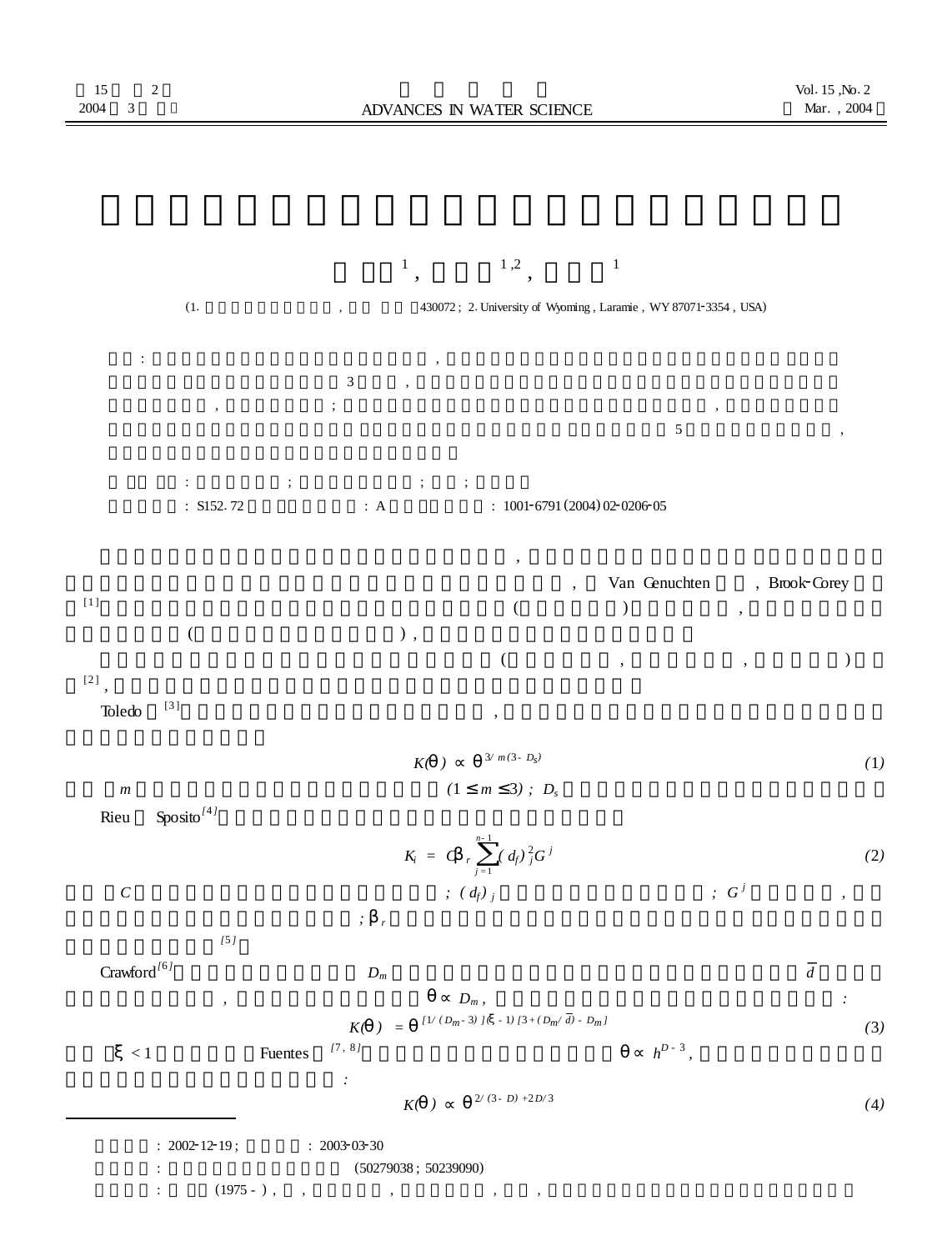## *: (*4*) ,*

## *, , ; (*3*)* Poiseuille *, , , ,*

*, , , ,*

# 1

#### 1.1

Pfiefei Avnir *[*9 *] , :*

$$
dV(> r)/dr \t r^{E-D-1} \t (5)
$$

$$
V(>r) \t\t r \t\t ; D \t\t ; E \t Euclidean \t\t ,
$$
 (5)

$$
V(> r) \qquad \qquad \cdot \qquad r^{E-D} + V_0 \tag{6}
$$

$$
E=3; \t\t ; V_0 \t\t , \t\t m, \t\t r_m, \t\t r_0,
$$

$$
1 - (r_0 / r_m)^{3 - D} = \phi \tag{7}
$$

 $\phi$  Perfect *[*10 *,* 11 *] , r*

$$
P(r_i) \qquad r_i^{\cdot D} \tag{8}
$$

$$
r \t r + dr \t\t (12)
$$

$$
\mathrm{d}\,\phi\qquad r^3\,r^{1-D}\mathrm{d}\,r\tag{9}
$$

*(*9*) , (*9*)*

$$
\int_{r_0}^{r_m} r^3 r^{1-D} dr = \frac{r_m^{3-D} - r_0^{3-D}}{3-D} = d\Phi = \Phi
$$
 (10)

*(*7*) (*10*) ,*

$$
=\frac{3-D}{r_m^{3-D}}
$$
 (11)

$$
d\Phi = r^3 \frac{3 - D}{r_m^{3 - D}} r^{-1 - D} dr \qquad (12)
$$

 $1.2$ 

$$
r_m \qquad \qquad r_c \qquad \qquad ,
$$

$$
r_m \t r_c \t\t r_c \t\t r_c \t\t r_c \t\t r_c
$$

$$
, \t(12) \t, \tcm
$$

$$
\left[\frac{3-D}{r_m^3}\right]_{r_m}^{r_m} r^3 r^{-D-1} dr =_{cm} \tag{13}
$$

$$
r_{cm} = r_m [1 - \frac{1}{cm}]^{1/(3 - D)} \tag{14}
$$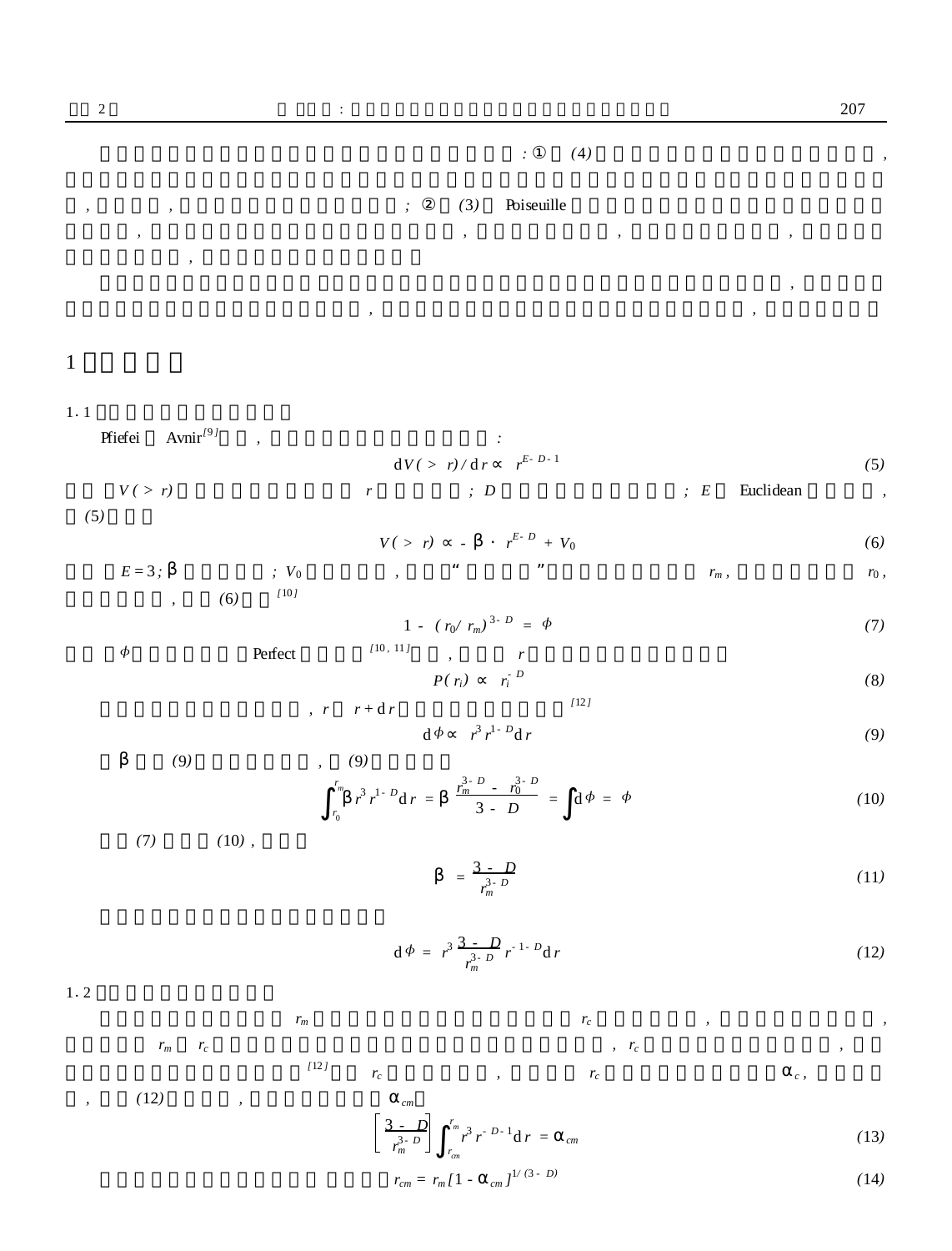$r_u$ ,  $r_u$ ,  $r_u$ ,  $r_u$ ,  $r_u$ ,  $r_u$ ,  $r_u$ ,  $r_u$ ,  $r_u$ ,  $r_u$ ,  $r_u$ ,  $r_u$ ,  $r_u$ ,  $r_u$ ,  $r_u$ ,  $r_u$ ,  $r_u$ ,  $r_u$ ,  $r_u$ ,  $r_u$ ,  $r_u$ ,  $r_u$ ,  $r_u$ ,  $r_u$ ,  $r_u$ ,  $r_u$ ,  $r_u$ ,  $r_u$ ,  $r_u$ ,  $r_u$ ,  $r_u$ ,  $r_u$ ,  $r_u$ ,  $r_u$ ,  $r_u$ ,  $r_u$ ,  $r_u$ ,

*S*

$$
S = \left(\begin{array}{c}\n\downarrow \\
\phi\n\end{array}\right) \left(\begin{array}{cc}\n3-D \\
r_m^3 & p^3r^{-D-1} \, \text{d} \, r\n\end{array}\right) = \frac{1}{\phi} \left[\begin{array}{cc}\n\frac{r_u^3 - D}{r_m^3} & \frac{r_0^3 - D}{r_m^3} \\
r_m^3 & p^3 & r_m^3\n\end{array}\right] \tag{15}
$$

*(*7*) (*15*)*

$$
r_u = [S r_m^{3-D} + (1 - S) r_0^{3-D}]^{1/(3-D)}
$$
\n(16)

$$
c = \left(\frac{3-D}{r_m^3 - D}\right)^{-r_u} r^3 r^{-D} dr = \left(\frac{r_u}{r_m}\right)^{3-D} - \left(\frac{r_c}{r_m}\right)^{3-D} \tag{17}
$$

(16) 
$$
c = \left[ \frac{S r_m^{3-D} + (1 - S) r_0^{3-D}}{r_m^{3-D}} \right] - \left[ \frac{r_c}{r_m} \right]^{3-D} = \left[ S + (1 - S) \left( \frac{r_0}{r_m} \right)^{3-D} \right] - \left[ \frac{r_c}{r_m} \right]^{3-D}
$$
(18)

(19)  
\n
$$
r_c = r_m (1 - c)^{\frac{1}{(3 - b)}} \left[ 1 - \Phi \frac{1 - c}{1 - c} \right]
$$
\n(19)

$$
r_c(S) = r_{cm} \left[ 1 - \phi \frac{1 - S}{1 - c} \right]^{1/(3 - D)}
$$
 (20)

Poiseuille *[*8 *] ,*

*,*

*K/*  $K_s$  *r<sub>c</sub>*(*S*)<sup>3</sup>/*r*<sup>3</sup><sub>*c*</sub>  $\sum_{cm}^{3}$  (21*)* 

$$
K = K_s \left[ 1 - \phi \frac{1 - S}{1 - c} \right]^{3/(3 - D)} \tag{22}
$$

Tyler Wheatcraft *[*13 *] , S* 3 *- D (*23*)*

$$
S = /_{s} = (h/h_a)^{3-D}
$$
 (23)

*; h<sup>a</sup> ; K<sup>s</sup>*

*, ,*

$$
\dot{z} \phi \qquad (22) \qquad (23)
$$

2

Wessolek

[14]

$$
\begin{array}{cccc}\n & 1999 - 2002 & \text{if } \\
\end{array}
$$

**Table 1 Physical properties of the selected soils**

**1**

/  $(g \cdot cm^{-3})$  $/$  (cm·s<sup>-1</sup>) 1 0.44 1.38 0.024 2 0.396 1.44 4.86 × 10<br>2 0.40 1.28 0.006  $4.86\times10^{-6}$  $\frac{3}{4}$  0.40 1.38 0.006  $\begin{array}{c} 2 \\ 3 \\ 4 \\ 5 \end{array}$  $0.52$   $1.05$   $0.0015$ <br> $0.26$   $1.27$   $0.00040$ 5 0.36 1.37 0.000401 Ohlendorf , Germany  $\overline{\phantom{a}}$ , 5 1 [15] ,  $(22)$  , 5  $( 1)$ , c 1 4 [15 ] 2 5 , 1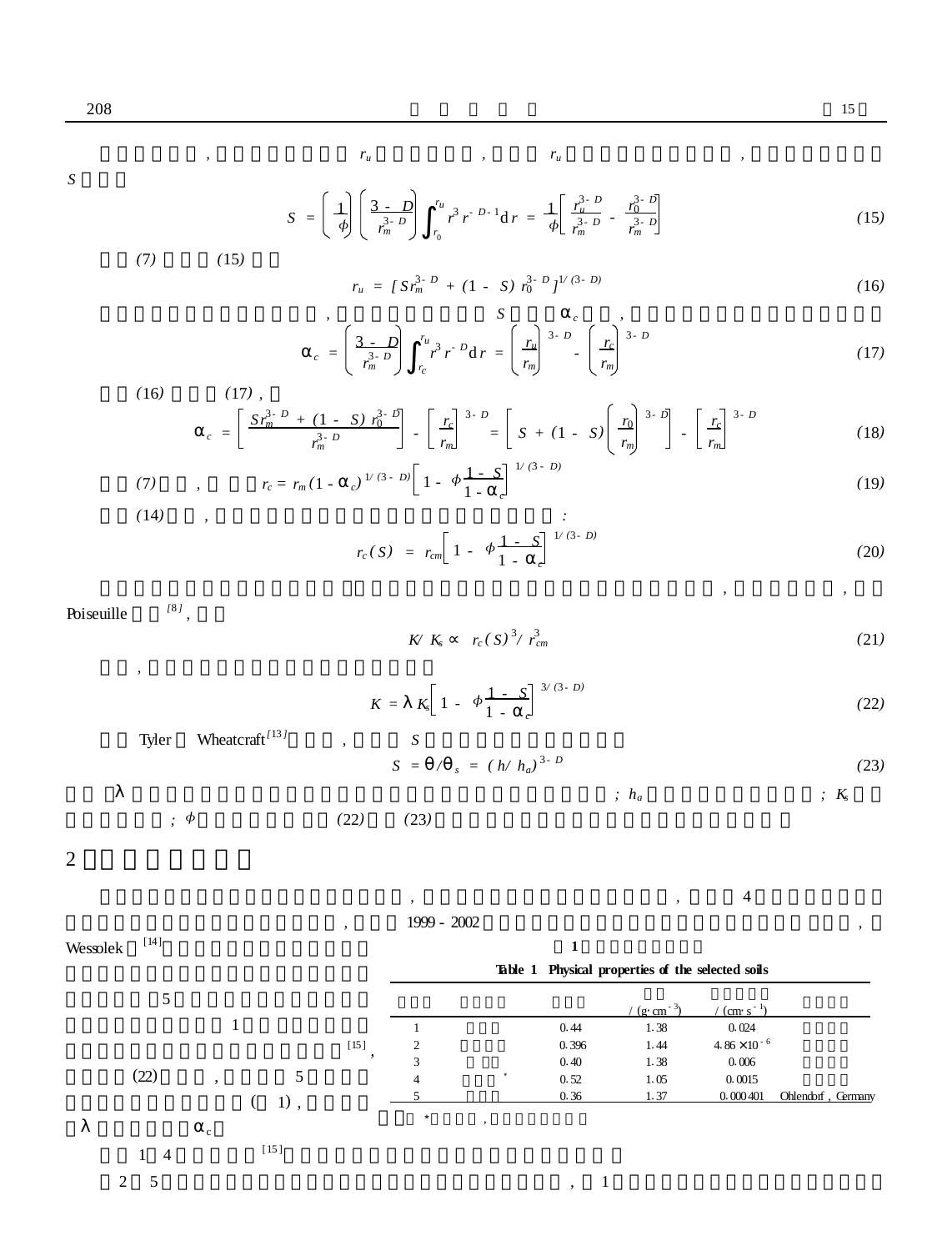

Fig. 1 Comparison of *K* measured and estimated by the model for five soils , , ,

*, ,*

3 , *, D <sup>c</sup> , ,*

, 1 ,

, ,

 $\mathbf D$ ,

, ; , ,

**2**

**Table 2 Estimated hydraulic parameters for five soils**

*, ,*

|                |        | D     |      |
|----------------|--------|-------|------|
|                | 0.0064 | 2.088 | 0.54 |
| $\overline{c}$ | 0.9672 | 2.877 | 0.52 |
| 3              | 0.1740 | 2.752 | 0.64 |
| 4              | 0.0082 | 2.220 | 0.39 |
|                | 0.0130 | 2.761 | 0.41 |



*, , ,*

c

3 *, ,*